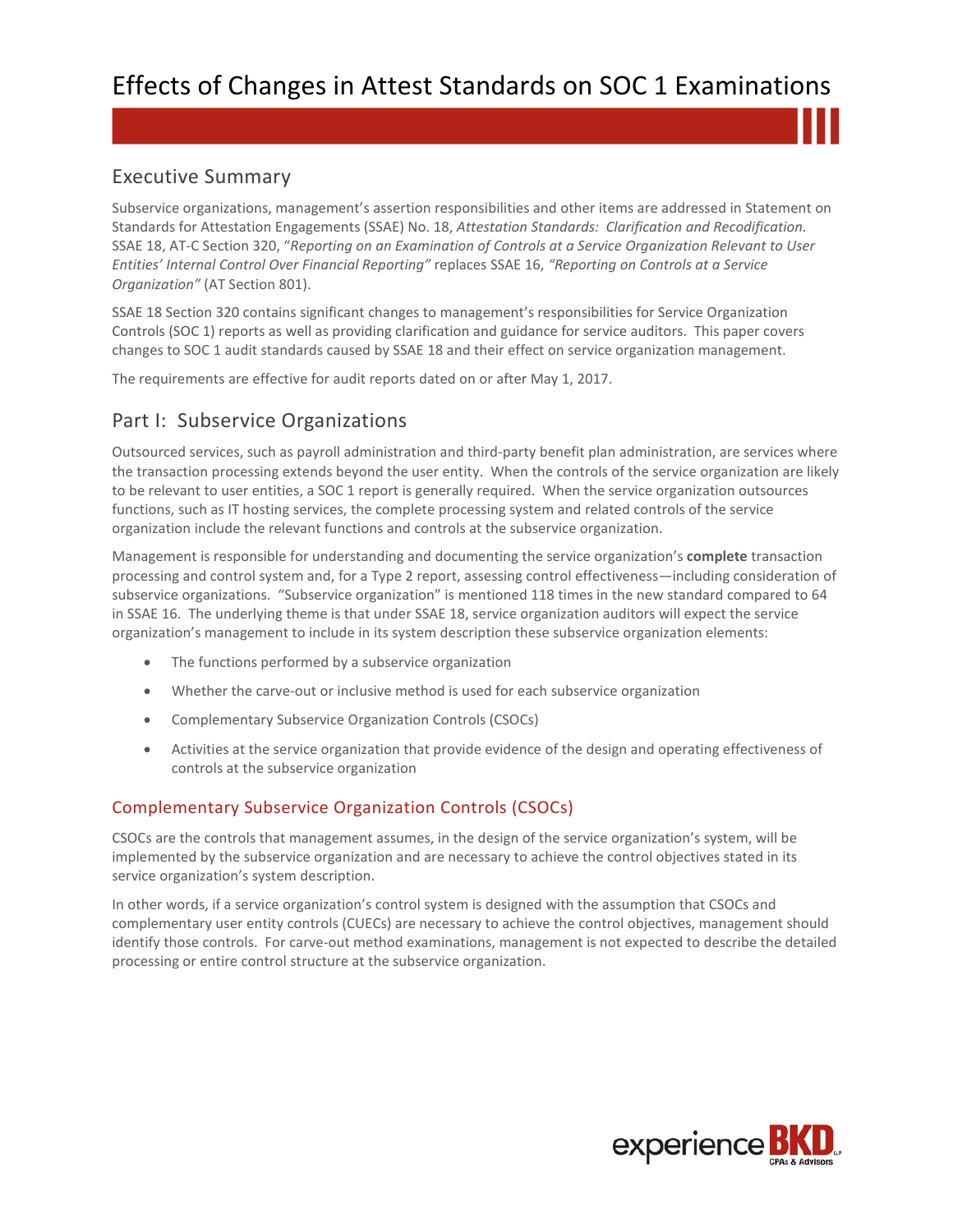*Service organizations generally process transactions. Subservice organizations may not process transactions. For example, a staffing organization (service organization) may contract with a data center to host its staffing and payroll applications. Because the data center's control system is a necessary component of the service organization's control system, it is considered a sub-service organization. Other vendors, such as the service organization's facility security guards, which are not considered a necessary component of the service organization's internal control over financial reporting, are not service organizations.* 

# CSOC Risk Assessment

SSAE 18 clarifies that when a service organization's controls are designed with the assumption that user entities have implemented CUECs, or that subservice organizations have implemented CSOCs that are necessary to achieve the control objectives, management should identify risks that such controls were not implemented by user entities or subservice organizations or that those controls were not operating effectively.

Likewise, the service auditor is required to evaluate whether CSOCs are part of the service organization's risk assessment process. That means the auditor will evaluate whether management has identified and evaluated the risks that CSOCs—as well as CUECs—were implemented and operating effectively. The service auditor will assess how management addressed significant risks and the resulting effect on achievement of relevant control objective(s).

#### *Practice Points:*

- Monitoring activities, discussed below, may be an integral part of addressing significant subservice organization risks. If the risks that controls were not implemented or not operating effectively by user or subservice organization cannot be mitigated by the service organization's own controls, including monitoring controls, management may find it necessary to reassess whether achievement of the control objectives as worded is feasible. Management will be required to attest to control objective achievement as a precondition to the examination, also discussed below, which is expected to require significant resources.
- CSOCs are part of management's description of the service organization's system. Management may present CSOCs in a table supplementing its description or, alternatively, disclose them under the respective control matrices of the report with reference in management's description.

# Complementary User Entity Controls (CUECs)

In addition to CSOCs, a service organization is required to design their system considering CUECs identified in the subservice organization's SOC 1 report as available. Service organization management is responsible for incorporating the subservice organization's CUEC into their own system design as necessary to achieve its control objectives. This entails ensuring controls identified by the subservice organization as CUECs are designed and operating effectively at the service organization.

#### *Practice Point:*

 Management can expect its service auditor to request a SOC 1 Type 1 or Type 2 report for carved-out subservice organizations. The service auditor will generally determine whether management's description adequately describes the functions performed by the subservice organization and whether CUECs are included in the service organization's system description, potentially as the service organization's own CUECs. Auditors will generally include in their examination procedures to determine whether the recommended subservice CUECs differ from those at the service organization. Service organization management is encouraged to prepare documentation supporting such differences, including why the applicable control objective(s) are still met.

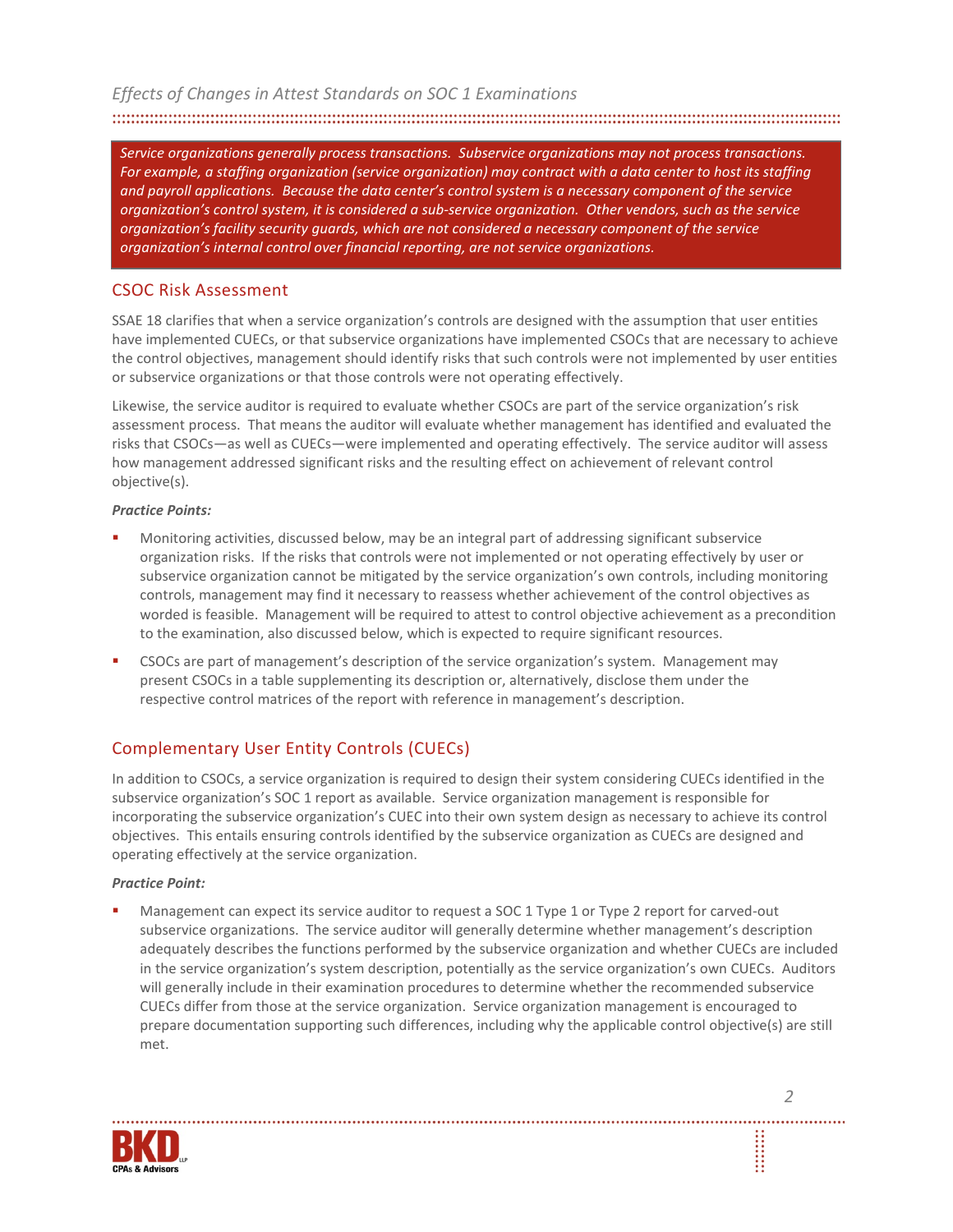#### 

# Monitoring the Effectiveness of Controls at Subservice Organizations

Management's description of the service organization's system presents how the service organization's control system was designed and implemented. This may include aspects of the control environment, risk assessment process, information and communications (including the related business processes), control activities, and monitoring activities when relevant to the services provided.

Management's monitoring activities may provide evidence supporting its assertion over the design and operating effectiveness of controls. SSAE 18 clarifies that a service organization's monitoring activities may include monitoring the effectiveness of controls at the subservice organization.

Some combination of ongoing monitoring and separate evaluations may be used to ensure that the internal control structure maintains its effectiveness over time. Ongoing monitoring generally determines that potential issues are identified timely, and separate evaluations generally determine that internal control effectiveness is maintained over time.

Examples of subservice monitoring activities include:

- Reviewing and reconciling output reports
- Making regular site visits with the subservice organization
- Testing controls at the subservice organization by a member of the service organization's internal audit function
- Reviewing Type 1 or Type 2 reports on the subservice organization's system
- Monitoring external communications, such as customer complaints relevant to the subservice organization's services

Subservice organizations that generally require monitoring are those with systems and controls required for the fair presentation of management's description of the service organization's system, the suitability of the design of controls that address the control objectives stated in the system description and, in the case of a Type 2 report, the controls' operating effectiveness.

Changes to the service auditor's report wording clarifies SSAE 18's intent to ensure management takes responsibility for its control system design, as follows:

| Auditor's Report Regarding Controls Necessary to Achieve the Control Objectives                                                                                                                                                                                                                                                   |                                                                                                                                                                                                                                                                                                                          |  |
|-----------------------------------------------------------------------------------------------------------------------------------------------------------------------------------------------------------------------------------------------------------------------------------------------------------------------------------|--------------------------------------------------------------------------------------------------------------------------------------------------------------------------------------------------------------------------------------------------------------------------------------------------------------------------|--|
| <b>SSAE 16</b>                                                                                                                                                                                                                                                                                                                    | <b>SSAE 18</b>                                                                                                                                                                                                                                                                                                           |  |
| Includes a statement that the examination included<br>testing the operating effectiveness of those controls<br>that the service auditor considers necessary to<br>provide reasonable assurance that the related<br>control objectives stated in management's<br>description of the service organization's system were<br>achieved | Includes a statement that the examination included<br>testing of the operating effectiveness of those controls<br>that management considers necessary to provide<br>reasonable assurance that the related control objectives<br>stated in management's description of the service<br>organization's system were achieved |  |

Aspects of the service organization's control environment, risk assessment process and monitoring activities may not be presented in the control objectives stated by management, although necessary to achieve the specified control objectives. Thus, deficiencies in these controls may affect the service auditor's assessment of whether the control system was suitably designed or operating effectively to achieve the specified control objectives.

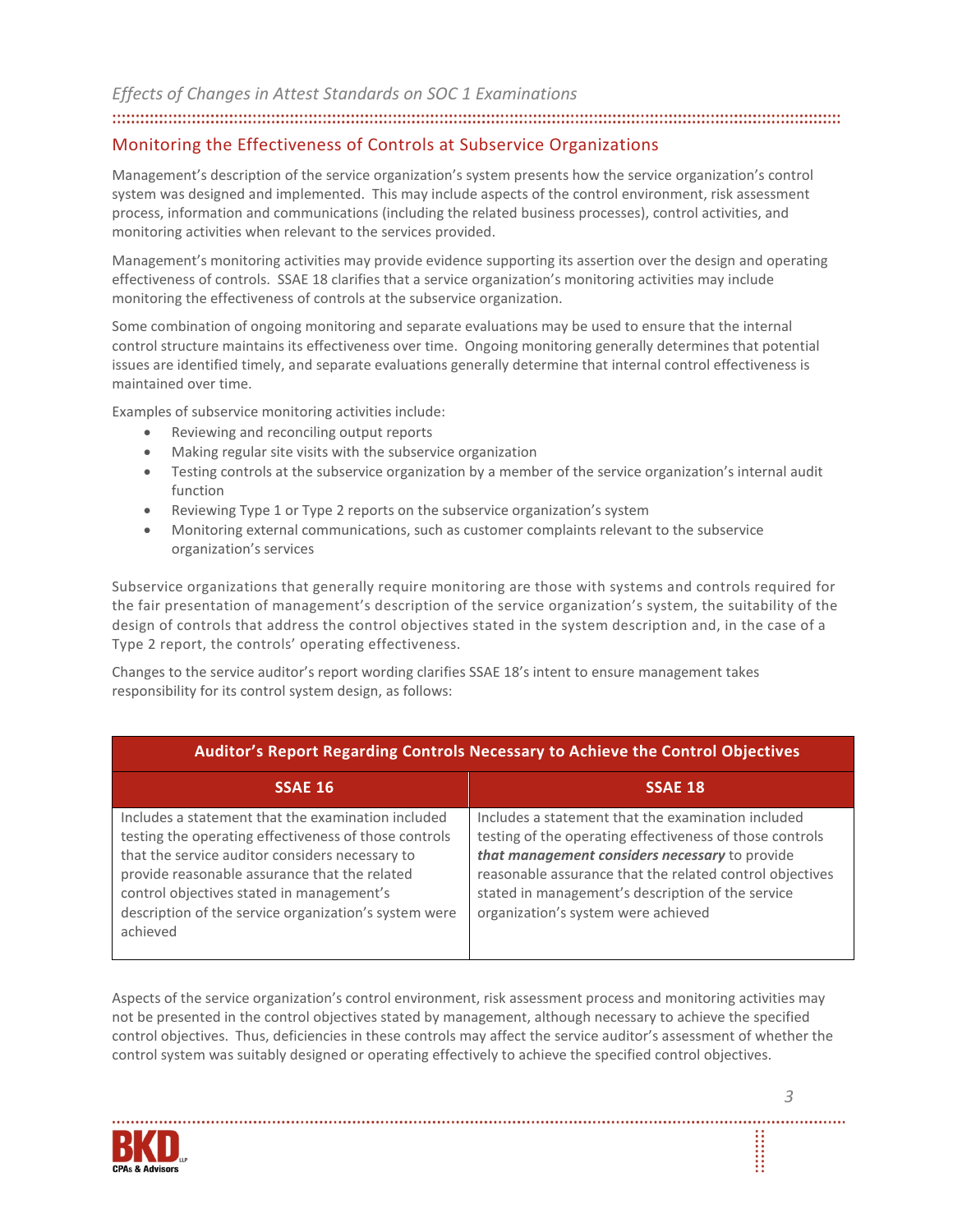# 

#### **Practice Point:**

 As part of examination planning, management is encouraged to discuss with its auditor activities in place to monitor the effectiveness of controls at subservice organizations, if any. The service auditor's examination will include controls at the service organization that monitor the effectiveness of controls at the subservice organization—as it does other monitoring controls—when such controls are included in management's description of the service organization's system.

#### Other Service Auditor Requirements

In an examination of a service organization where the carve-out method is used, the service auditor's exam will not extend to controls of the subservice organization. Likewise, the service auditor will not evaluate the suitability of the design or operating effectiveness of CSOCs **at the subservice organization**. Rather, the service auditor examination will entail determining whether management has identified controls necessary—either at the service organization, subservice organization or at the user entity—to achieve the control objectives and whether they are effectively designed and, for a Type 2 engagement, operating effectively.

Thus, a SOC 1 examination where the carve-out method is used will include a statement from the service auditor that certain control objectives specified by the service organization may only be achieved if CSOCs (and CUECs) assumed in the design of the service organization's controls are suitably designed (and, for a Type 2 report, operating effectively).

In addition, the service auditor's report will include a statement that management's description of the service organization's system excludes the control objectives and related controls at subservice organizations and that the service auditor's examination did not extend to the subservice organization's controls.

#### **Practice Point:**

 Service organizations are encouraged to be prepared to explain to their SOC 1 report recipients that the service organization's control objectives can only be met if CSOCs assumed in the service organization's system design were designed effectively and, for a Type 2 report, operating effectively throughout the period. User organizations may want to explore obtaining an inclusive method report from the service organization, particularly in situations where a subservice SOC report is not available. If one is available, the user organization may request guidance on how to obtain the report and how to evaluate the combined information.

*Only under the inclusive method does management's description include control objectives and controls of a subservice organization. Under the carve-out method, the service auditor will not evaluate the suitability of the design or operating effectiveness of controls at the subservice organization, including CSOCs.* 

# Part II: Other Significant Management Responsibility Changes

### Risk Assessment

SSAE 16's section pertaining to "*Identification of Risks"* has been retitled *"Management's Responsibility for Identifying Risks"* in SSAE 18. The service auditor guidance reads as follows:

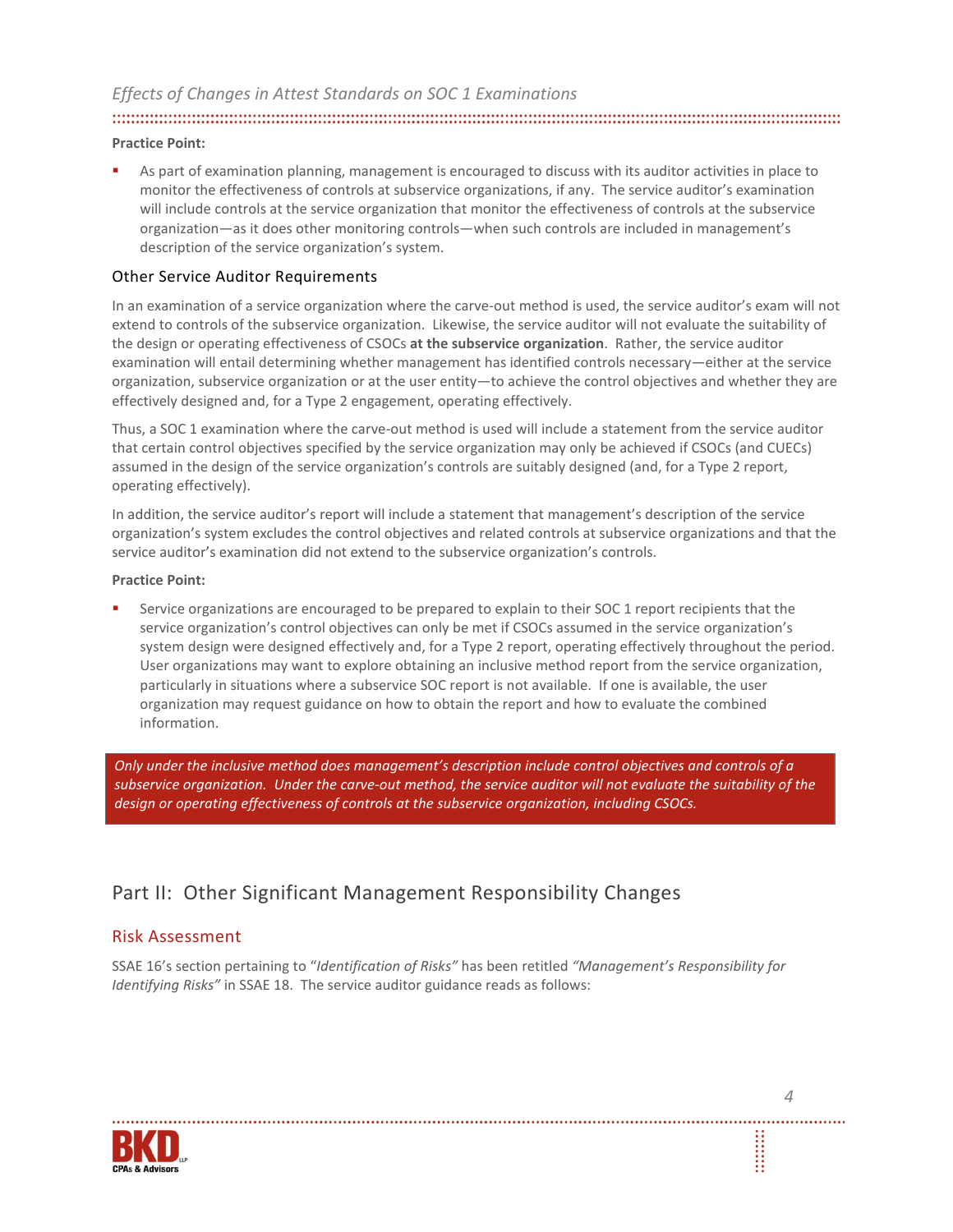#### 

| <b>Risks to Achieving Control Objectives</b>                                                                                                                                     |                                                                                                                                                                                                                                                                               |  |
|----------------------------------------------------------------------------------------------------------------------------------------------------------------------------------|-------------------------------------------------------------------------------------------------------------------------------------------------------------------------------------------------------------------------------------------------------------------------------|--|
| SSAE 16                                                                                                                                                                          | <b>SSAE 18</b>                                                                                                                                                                                                                                                                |  |
| Service auditor <i>identifies</i> risks that threaten the<br>achievement of the control objectives stated in<br>management's description of the service<br>organization's system | Service auditor will "obtain an understanding of<br>management's process for identifying and evaluating<br>the risks that threaten the achievement of the control<br>objectives and assessing the completeness and accuracy<br>of management's identification of those risks" |  |

Control objectives relate to the risks that controls seek to mitigate. Thoughtful identification by management of control objectives when designing, implementing and documenting the service organization's system may itself comprise an informal process for identifying relevant risks. Risk identification should encompass fraud as well as unintentional acts that threaten the achievement of the control objectives. The service auditor will evaluate whether CSOCs (and CUECs) are part of the service organization's risk assessment process. See discussion above (CSOC Risk Assessment).

#### *Practice Points:*

- When performing its assessment of management's work, the service auditor is guided to include risks related to new or changed controls, system changes, significant changes in processing volume, new personnel or significant changes in key management or personnel, new types of transactions, new products or technologies or modifications to the service auditor's opinion in the service auditor's report from the prior year—and management is encouraged to do the same*.*
- The service auditor is newly required to "*include risks arising from each of the described classes of transactions, and risks that IT poses to the user entity's internal control over financial reporting"* when evaluating the linkage of controls identified by management with risks identified by management. Management is encouraged to do the same.

# Control Determination

Management's responsibility for determining controls necessary to achieve the control objectives has been clarified in SSAE 18 by modifying the service auditor's report wording, as follows:

| <b>Evaluation of Controls Necessary to Achieve the Control Objectives</b>                                                                                                                                                                                                                                                                                                                                                                                                                  |                                                                                                                                                                                                                                                                                                                                                                                                                                         |  |
|--------------------------------------------------------------------------------------------------------------------------------------------------------------------------------------------------------------------------------------------------------------------------------------------------------------------------------------------------------------------------------------------------------------------------------------------------------------------------------------------|-----------------------------------------------------------------------------------------------------------------------------------------------------------------------------------------------------------------------------------------------------------------------------------------------------------------------------------------------------------------------------------------------------------------------------------------|--|
| <b>SSAE 16</b>                                                                                                                                                                                                                                                                                                                                                                                                                                                                             | <b>SSAE 18</b>                                                                                                                                                                                                                                                                                                                                                                                                                          |  |
| Service auditor is required to obtain an<br>understanding of the organization's system to<br>determine which controls are necessary to achieve<br>the control objectives stated in management's<br>description of the service organization's system,<br>whether controls were suitably designed to achieve<br>those control objectives and, in the case of a Type 2<br>report, whether controls were operating effectively<br>throughout the period to achieve those control<br>objectives | Service auditor is required to understand which controls<br>are necessary to achieve the control objectives stated in<br>management's description of the service organization's<br>system, whether controls were suitably designed to<br>achieve those control objectives and, in the case of a Type<br>2 report, whether controls were operating effectively<br>throughout the specified period to achieve those control<br>objectives |  |

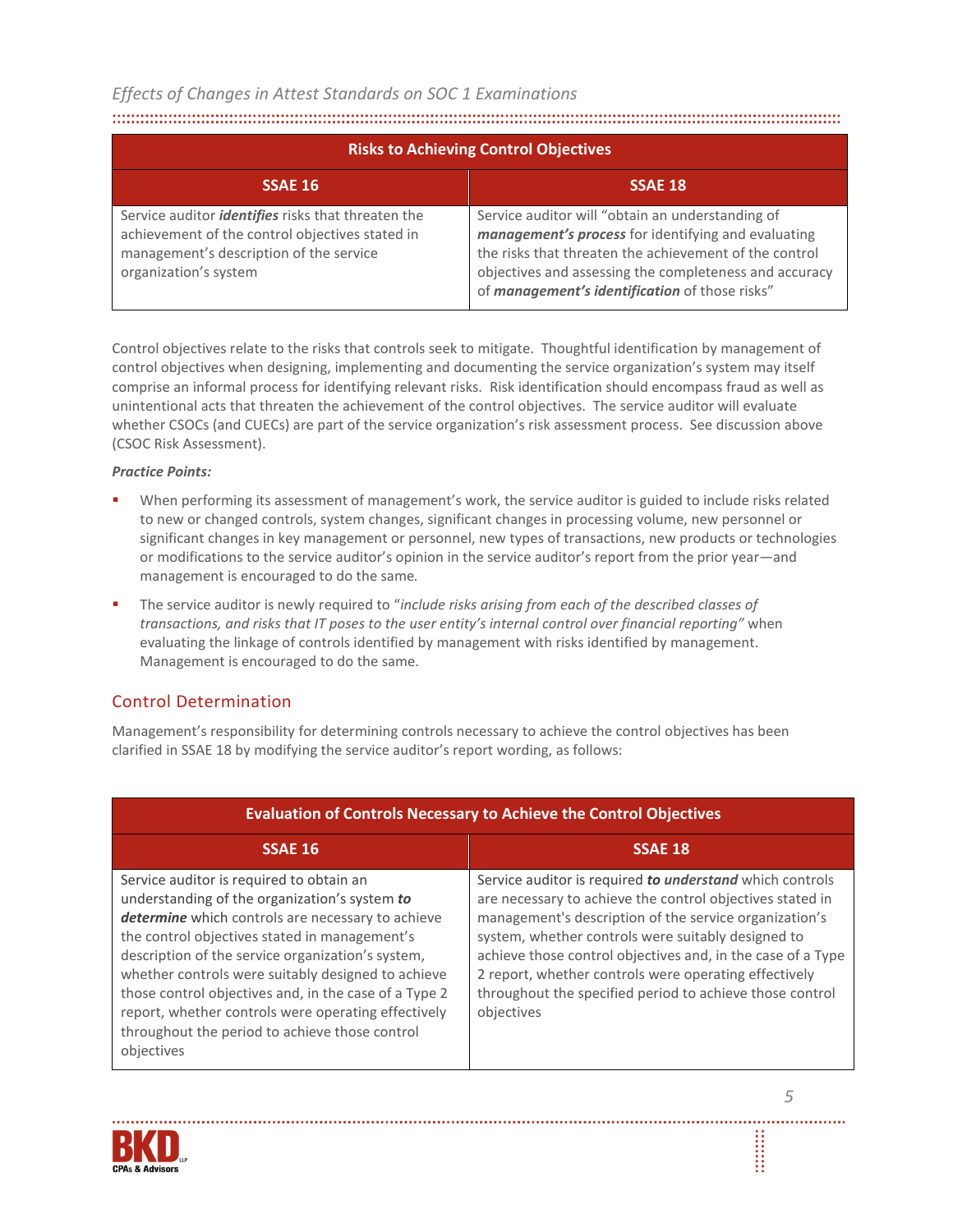## 

#### *Practice Point:*

 Management may develop controls through a process of identifying "what could go wrong" that could hinder achievement of the control objectives.

#### Precondition to Acceptance (& Continuance) of the SOC 1 Engagement

The conditions under which a service auditor accepts or continues a SOC 1 engagement are clarified as *"Preconditions"* in SSAE 18. In other words, a service auditor should accept or continue an engagement to report on controls at a service organization **only** if the preconditions are met and continue to be met.

Among the preconditions, the service auditor is required to obtain management's written acknowledgement (assertion) that it fairly presents the service organization's system description, has identified risks that threaten the achievement of control objectives, has designed and implemented suitably designed controls and, for Type 2 engagements, the controls are operating effectively throughout the period. The service auditor's responsibility is to plan and perform the examination to obtain reasonable assurance about the components of management's assertion, in all material respects, and provide an opinion.

If management of the service organization refuses to provide a written assertion, the service auditor is required to withdraw from the engagement (when withdrawal is possible under applicable law or regulation). When the inclusive method is used, service organization management is responsible for precondition items of the subservice organization as well as its own.

#### *Practice Points:*

- Service organization management relying on the service auditor to "review and approve" its assertion elements—system description, control objectives, risks, control design and operating effectiveness—and offer suggestions for improvement are cautioned against this practice. The SOC 1 examination objective is for the service auditor to independently evaluate the risk that the subject matter prepared by management, *e.g.*, the organization's system description, is not in accordance with (or based on) the criteria management prepared, in all material respects, and that management's assertion is not fairly stated, in all material respects. Thus, management is expected to document, evaluate and attest to these components prior to the examination. Engagement criteria is discussed below.
- The service auditor is not prohibited from assisting management or other responsible party in developing or presenting the examination subject matter, but management or the responsible party remains responsible for the subject matter. This is required for the service auditor to express an independent opinion.

*Management is encouraged to devote resources to understanding engagement preconditions. SSAE 18 clarifies the service auditor's responsibility to evaluate management's description of the organization's system, control design and operating effectiveness against management's criteria (discussed below). More than ever, service organizations should expect their SOC auditors to "push back" and ensure all items are prepared by management as a precondition to the engagement.*

#### Evaluation Criteria

Management is required to include in its written assertion a statement about the criteria it used to prepare its description of the service organization's system and conditions upon which the auditor should evaluate whether the controls were suitably designed and operating effectively.

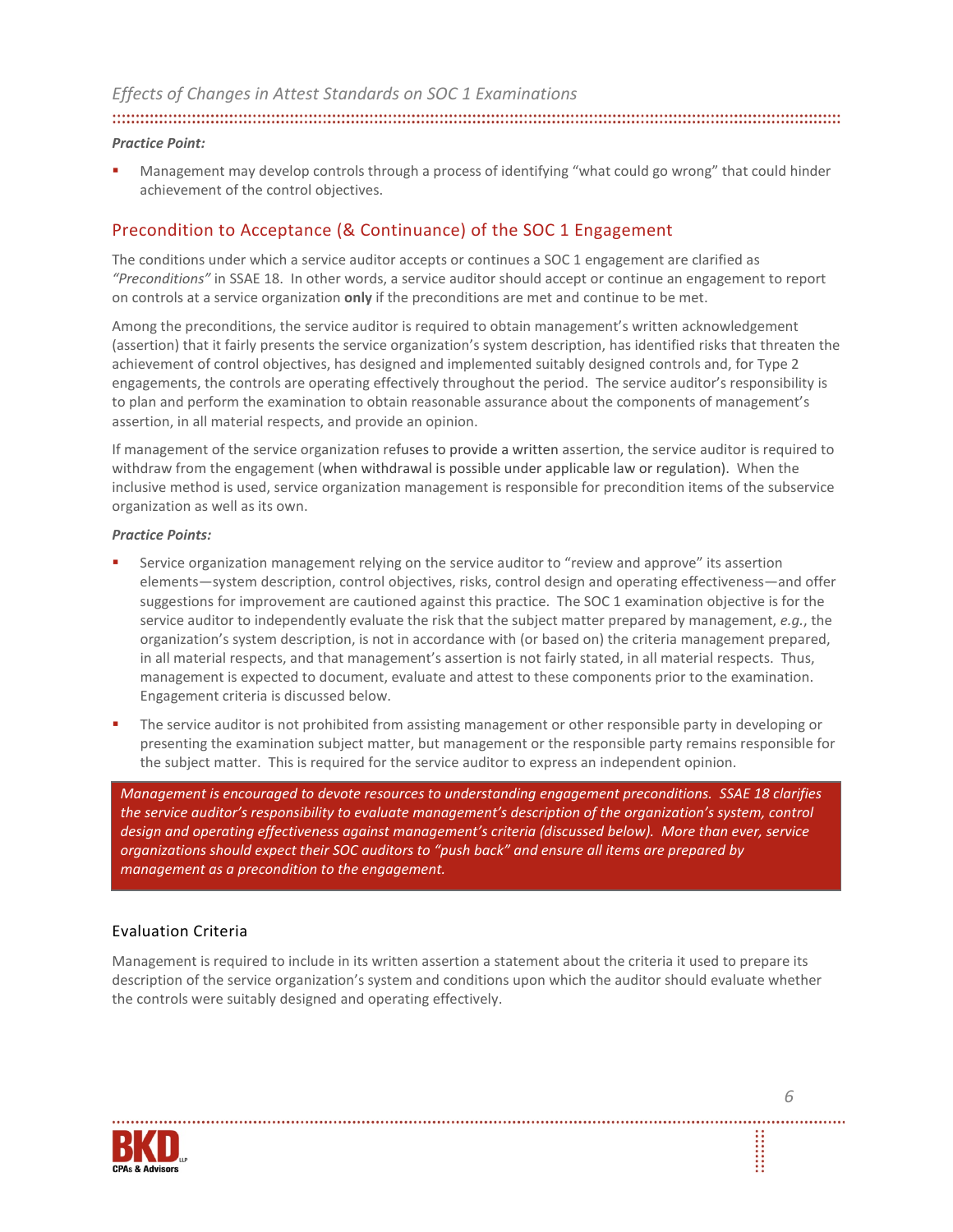# 

SSAE 18 clarifies that the service auditor's responsibility is to plan and perform the examination to obtain reasonable assurance about management's assertions in all material respects, based on the criteria in management's assertion. The service auditor will evaluate management's criteria for suitability. SSAE 18 clarifies that assessment of management's criteria is not a precondition to accepting the engagement. Instead, it is part of the engagement.

| <b>Evaluation Criteria</b>                                                                                                                                                                  |                                                                                                                                                                                                                       |  |
|---------------------------------------------------------------------------------------------------------------------------------------------------------------------------------------------|-----------------------------------------------------------------------------------------------------------------------------------------------------------------------------------------------------------------------|--|
| SSAE 16                                                                                                                                                                                     | <b>SSAE 18</b>                                                                                                                                                                                                        |  |
| The service auditor is required to have preliminary<br>knowledge, as a precondition to accepting or<br>continuing a SOC 1 engagement, indicating that the<br>criteria used will be suitable | The service auditor will assess whether management has<br>used suitable criteria in preparing its system description,<br>evaluation of control design suitability and, in a Type 2<br>report, operating effectiveness |  |

Misstatements occur when the service auditor's evaluation of the subject matter differs from the assessment criteria management has established. Material misstatements are generally termed "exceptions" or "deviations" by the service auditor.

#### *Practice Points:*

- Establishing criteria against which to evaluate assertion items can be daunting for management. SSAE 18 provides the service auditor with guidance for assessing the suitability of criteria by providing a list of minimum components, and management may refer to the same list. For example, as part of the examination, the service auditor will determine whether management has considered whether controls were consistently designed and applied throughout the period by individuals who have the appropriate competence and authority.
- Certain aspects of management's criteria may be included within the assertion components themselves. For example, management's control objectives are often the criteria against which the risk assessment and control design are evaluated. However, control objectives will be evaluated against their own criteria—their adequacy and suitability for SOC 1 report users. Thus, management is encouraged to approach the examination with the expectation that the service auditor will include deficiently worded control objectives, *e.g.*, when it assesses the risk of material misstatement.

*Management is responsible for understanding the examination expectations early in its SOC1 engagement planning. Because criteria assessment is part of the SSAE 18 examination, management can expect the service auditor to concurrently perform its evaluation of the service organization's internal control system and suitability of management's evaluation criteria. The service auditor's work is based on it.* 

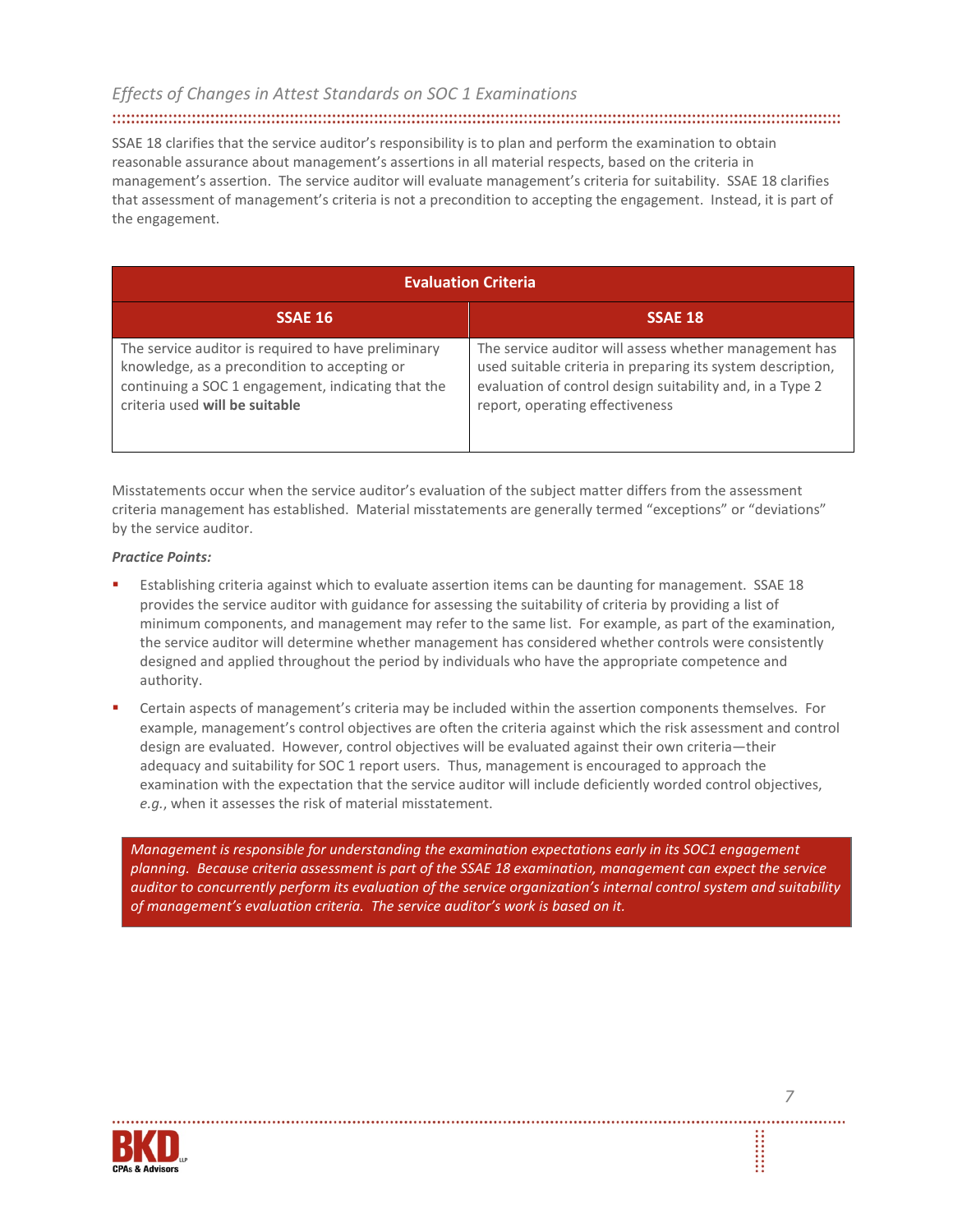#### 

#### Request to Change the Scope of the Engagement

Under SSAE 18, a request to change the SOC 1 engagement's scope may be reasonably justified because of a change in circumstances that affects the requirements of the responsible party—or, if different, the engaging party—or a misunderstanding concerning the nature of the engagement **originally** requested.

A change may not be considered reasonable by the service auditor if it appears the change relates to information that is incorrect, incomplete or otherwise unsatisfactory.

#### *Practice Point:*

 Defining the "assertion" as a precondition emphasizes management's responsibility to document all aspects of its system design and operating effectiveness prior to examination. Service organization management should expect incomplete, incorrect or unsatisfactory information to delay the examination. Relevant details of changes to the control system's design and implementation should be included in its assertion. If not, differences from, or changes to, the original assertion may be viewed as control design or operating effectiveness misstatements.

# Part III: Other Significant Service Auditor Changes

#### Internal Audit

SSAE 16's section on *"Using the Work of the Internal Audit Function"* has been removed. Under SSAE 18, service auditors are required to understand the internal audit function as part of understanding the service organization's system related to the services provided to user entities and scope of the SOC 1 engagement. Thus, service auditors will generally take internal audit findings into consideration as part of their risk assessment and determining the nature, timing and extent of testing. This replaces the requirement under in SSAE 16 for the service auditor to understand the internal audit function to determine whether and how the department's work could be relied upon for examination execution.

#### *Practice Point:*

 The service auditor will generally read the reports of the internal audit function—as well as regulatory examinations—related to services provided to user entities and scope of the SOC 1 engagement to understand the nature and extent of procedures performed and related findings. Accordingly, management is encouraged to consider including relevant internal audit examination functions in its system description, *e.g.*, monitoring activities.

### Obtaining Evidence Regarding the Operating Effectiveness of Controls

The service auditor's opinion is still owned by the service auditor, but management's role in the engagement is clarified in it. The auditor's opinion will include a statement that *"the service auditor believes the evidence obtained is sufficient and appropriate to provide a reasonable basis for the service auditor's opinion."* This replaces the SSAE 16 requirement to include a statement that *"the service auditor believes the examination provides a reasonable basis for his or her opinion."* 

The new language clarifies management's responsibility for identifying fraud. Procedures that are effective for detecting unintentional misstatements in the management's description, and instances in which control objectives were not achieved, may be ineffective for detecting fraudulent misstatements or instances involving collusion. That means the service auditor's evaluation of information produced by the service organization is limited to determining whether the information is sufficiently reliable for the auditor's purpose.

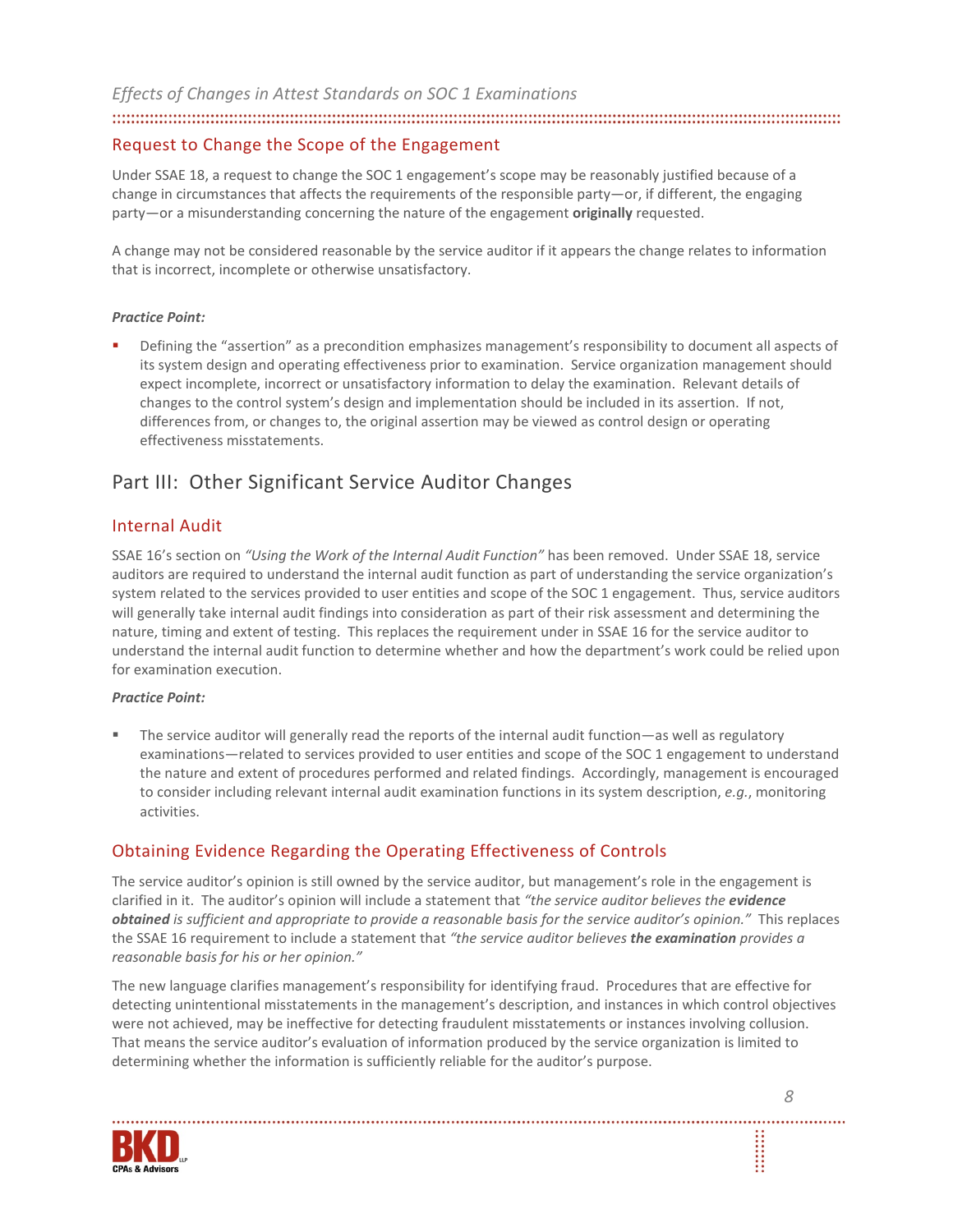Evaluation procedures entail obtaining evidence about the information's accuracy and completeness and evaluating whether the information is sufficiently precise and detailed.

#### *Practice Point:*

 Service organization management is encouraged to be alert to the service auditor opinion wording changes. Management should expect the service auditor to request information evidencing the accuracy and completeness of all evidence, including internally produced evidence. For system-produced reports, this generally will entail examination of application-specific controls as well as general computer controls over the applicable software applications and system(s). A service auditor is not expected to perform more or alternative work when management is unable to provide sufficient and appropriate evidence to support the system description's fair presentation or suitability and operating effectiveness of controls to achieve the control objectives.

# Use of Audit Report Clarified

Report distribution is within management's control, but SSAE 18 requires the service auditor to specify the intended distribution recipients in the audit report as follows:

| Changes to the Service Auditor's Report Wording Regarding Report Distribution                                                                                                                                                                                              |                                                                                                                                                                                                                                                                                                                                                                                                                                                                          |  |
|----------------------------------------------------------------------------------------------------------------------------------------------------------------------------------------------------------------------------------------------------------------------------|--------------------------------------------------------------------------------------------------------------------------------------------------------------------------------------------------------------------------------------------------------------------------------------------------------------------------------------------------------------------------------------------------------------------------------------------------------------------------|--|
| <b>SSAE 16</b>                                                                                                                                                                                                                                                             | <b>SSAE 18</b>                                                                                                                                                                                                                                                                                                                                                                                                                                                           |  |
| The report is solely intended for the information and<br>use of management of the service organization, user<br>entities of the service organization's system during<br>some or all the period covered by the report and the<br>independent auditors of such user entities | The report is solely intended for the information and<br>use of management of the service organization, user<br>entities of the service organization's system during<br>some or all the period covered by the report and the<br>auditors who audit and report on such user entities'<br>financial statements or internal control over financial<br>reporting. The report is not intended to be, and<br>should not be, used by anyone other than the<br>specified parties |  |

# Conclusion

Examination preparation is more important than ever for a successful SOC engagement. SSAE 18 clarifies, among other topics, that describing the service organization's system and determining the necessary controls is management's responsibility. Understanding the organization's system, including related controls, is the service auditor's responsibility.

BKD will continue to monitor practice and implementation issues of SSAE 18.

For more information, contact your BKD advisor.

Contributor

Connie L. Spinelli, CPA, CIA, CISA, CISSP